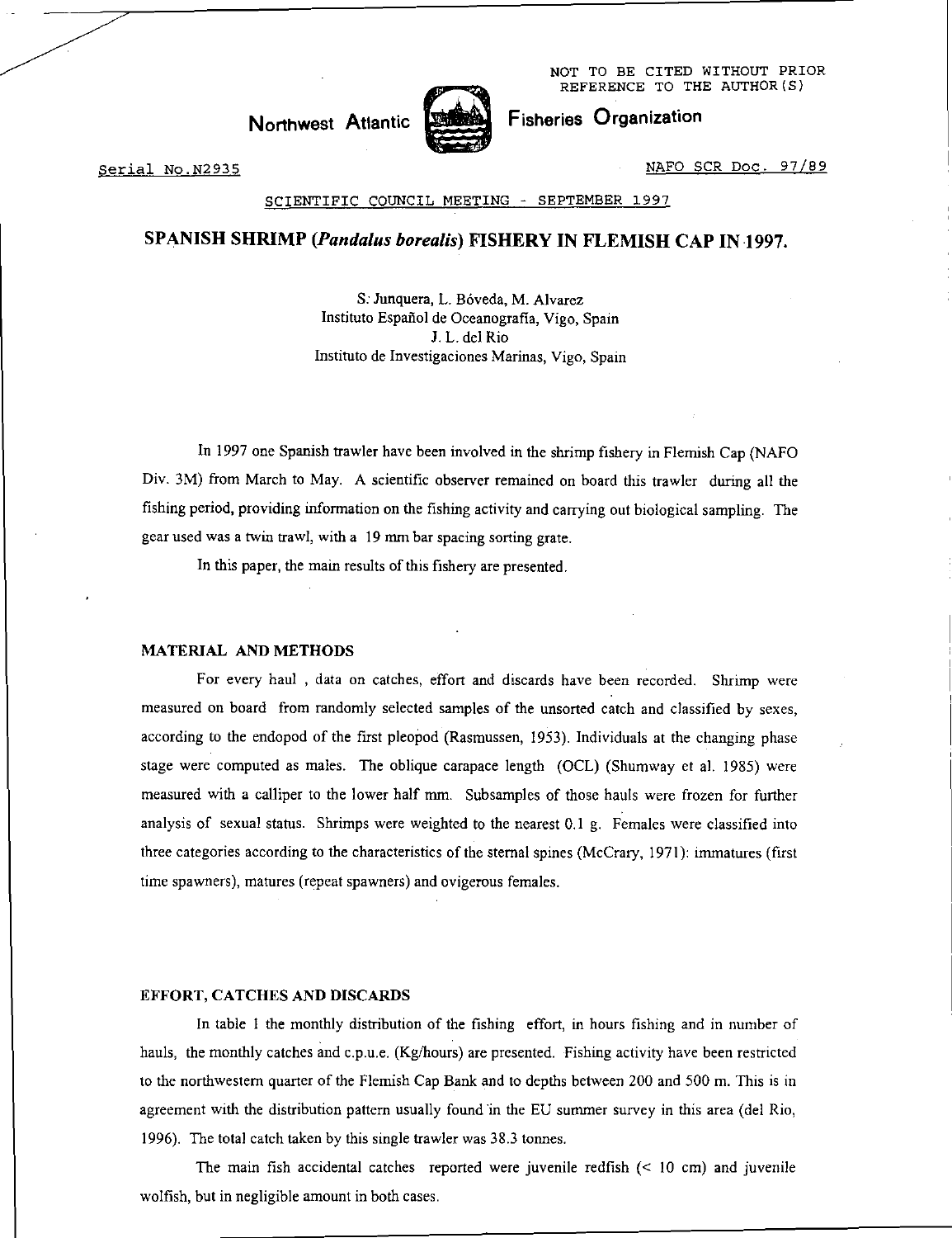"OIRT TUOHT"N CETIO ES . I !

| Table 1. Fishing effort (hours fishing and number of hauls), c.p.u.e. (Kg/h) and |  |
|----------------------------------------------------------------------------------|--|
| catches (t) in the Spanish shrimp fishery in Flemish Cap in 1997.                |  |

|              | <b>Effort</b> | C.p.u.e. | Catches |  |
|--------------|---------------|----------|---------|--|
| March        | (15)<br>93.4  | 133.7    | 12.5    |  |
| <b>April</b> | 138<br>(21)   | 113.3    | 15.6    |  |
| May          | 86.5<br>(13)  | 117.4    | 10.1    |  |
| <b>TOTAL</b> | (49)<br>317.9 | 120.4    | 38.3    |  |

# LENGTH DISTRIBUTIONS AND BIOLOGICAL CHARACTERISTICS

The monthly length distributions of the catches by sexes are presented in table 2. Length distributions in both sexes were unimodal during the three months surveyed. Mean length of males slightly increased from March (18.5 mm) to May (19 mm), while the females one remained invariant (24.5 mm). The proportions of sex groups by length appear in table 3.

The mean weights at length in April and May appear in table 4. It can be noted that they are substantially lower, and for all the length range, than the ones reported by Del Rio (1996) in this same area during the 1996 summer EU survey.

Table 2.- Length distributions (0. C. L.) by sexes of the Spanish shrimp catches in Flemish Cap in 1997.

|                  | <b>MARCH</b>     |                  | <b>APRIL</b>     |                | <b>MAY</b>       |                | <b>TOTAL</b>   |                |
|------------------|------------------|------------------|------------------|----------------|------------------|----------------|----------------|----------------|
| LENGTH (mm)      | <b>MALES</b>     | FEM.             | <b>MALES</b>     | FEM.           | <b>MALES</b>     | FEM.           | <b>MALES</b>   | FEM.           |
| 15               | 2076             | $\bf{0}$         | $\Omega$         | 0              | $\bf{0}$         | 0              | 2076           | 0              |
| 16               | 13530            | $\overline{0}$   | 432              | $\overline{0}$ | 0                | $\mathbf 0$    | 13962          | $\overline{0}$ |
| 17               | 110872           | 1160             | 86290            | $\overline{0}$ | 25635            | $\overline{0}$ | 222797         | 1160           |
| 18               | 248264           | 2780             | 408995           | 746            | 134180           | 0              | 791439         | 3526           |
| 19               | 187979           | 9011             | 333889           | 933            | 150416           | $\theta$       | 672284         | 9944           |
| $\overline{20}$  | 79474            | 9863             | 110072           | 9165           | 62389            | $\overline{0}$ | 251935         | 19028          |
| 21               | 73773            | 39942            | 75446            | 27984          | 60384            | 4820           | 209603         | 72745          |
| $\overline{22}$  | 36928            | 150463           | 59046            | 168947         | 29011            | 80222          | 124986         | 399632         |
| $\overline{23}$  | 17270            | 242762           | 8195             | 330909         | 1033             | 181943         | 26498          | 755614         |
| $\overline{24}$  | 5130             | 176744           | $\overline{545}$ | 286199         | $\overline{675}$ | 214115         | 6351           | 677058         |
| $\overline{25}$  | 2902             | 200644           | 0                | 250936         | $\mathbf 0$      | 193814         | 2902           | 645393         |
| $\overline{26}$  | 855              | 159637           | $\overline{0}$   | 120821         | $\overline{0}$   | 102069         | 855            | 382527         |
| $\overline{27}$  | 2565             | 105069           | $\overline{0}$   | 77555          | $\overline{0}$   | 55063          | 2565           | 237687         |
| 28               | 0                | 52078            | $\bf{0}$         | 31872          | $\mathbf 0$      | 30566          | 0              | 114517         |
| 29               | $\mathbf 0$      | 31259            | $\overline{0}$   | 17706          | $\overline{0}$   | 18849          | $\overline{0}$ | 67814          |
| $\overline{30}$  | $\overline{0}$   | 18958            | $\overline{0}$   | 12409          | $\overline{0}$   | 17857          | $\mathbf 0$    | 49223          |
| $\overline{31}$  | $\overline{0}$   | 5598             | $\overline{0}$   | $\overline{0}$ | $\overline{0}$   | 5798           | $\mathbf{0}$   | 11396          |
| $\overline{32}$  | $\overline{0}$   | 0                | $\mathbf 0$      | $\overline{0}$ | $\overline{0}$   | 670            | $\overline{0}$ | 670            |
| $\overline{33}$  | $\bf{0}$         | $\boldsymbol{0}$ | $\bf{0}$         | $\overline{0}$ | $\overline{0}$   | $\bf{0}$       | $\overline{0}$ | $\mathbf{0}$   |
| 34               | $\overline{0}$   | $\overline{0}$   | $\overline{0}$   | $\overline{0}$ | $\overline{0}$   | 351            | $\overline{0}$ | 351            |
| <b>TOTAL</b>     | 781618           | 1205968          | 1082910          | 1336182        | 463723           | 906137         | 2328251        | 3448285        |
| No. Sampled      | 875              | 1392             | 1711             | 2165           | 722              | 1409           | 3308           | 4966           |
| No. Samples      | $\overline{11}$  |                  | 18               |                | 10               |                | 36             |                |
| Samp. catch (t.) | $\overline{9.5}$ |                  | 15.6             |                | 10.2             |                | 38.3           |                |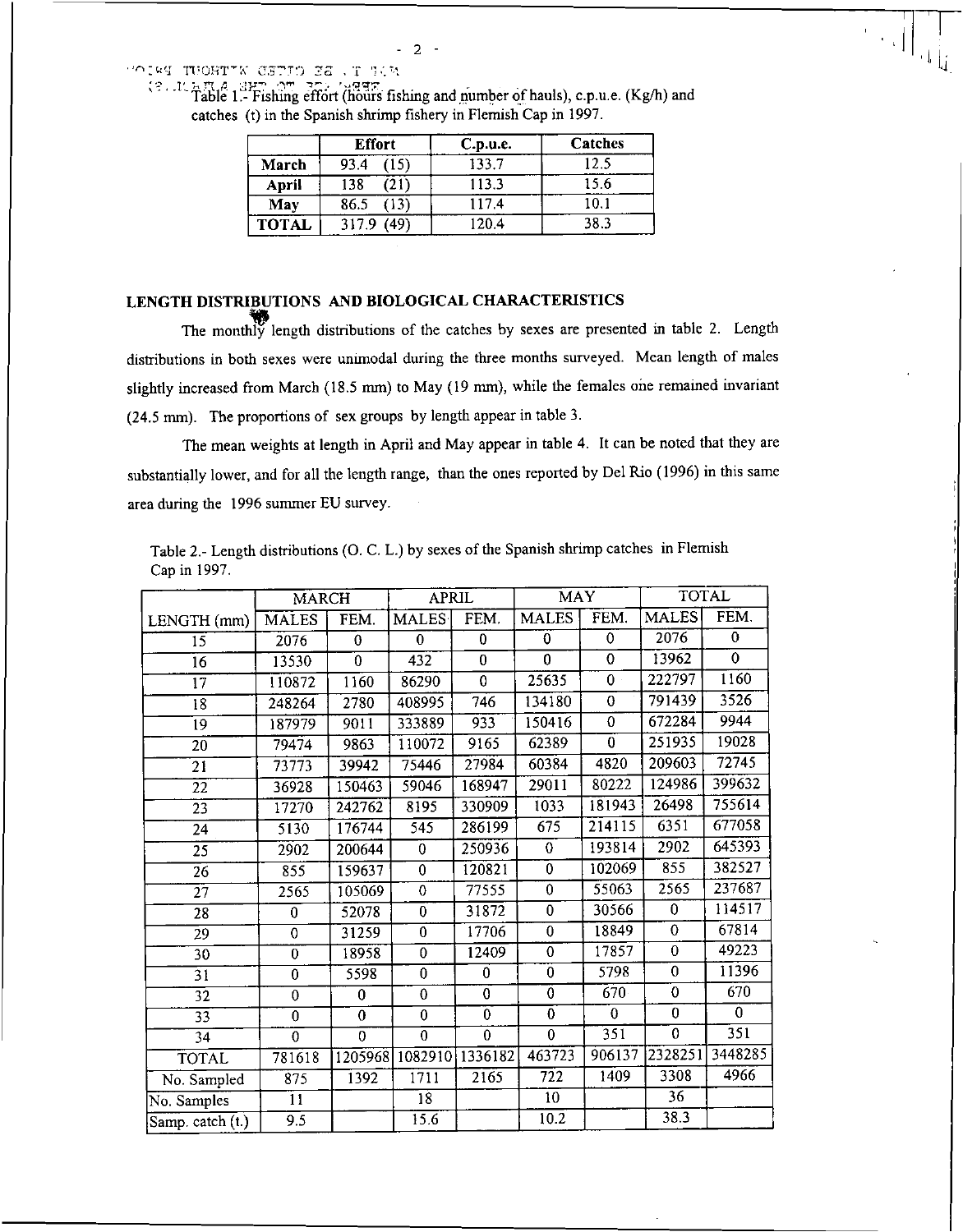|                   |                           | <b>MARCH</b>                         |                              |                           | <b>APRIL</b>              |                           |                    |                  |
|-------------------|---------------------------|--------------------------------------|------------------------------|---------------------------|---------------------------|---------------------------|--------------------|------------------|
| <b>LENGTH</b>     | <b>Males</b>              | <b>Immature</b>                      |                              | Mature   Ovigerous        | <b>Males</b>              | Immatur                   | Mature             | <b>Ovigerous</b> |
| (mm)              |                           | females                              | females                      | females                   |                           | e females                 | females            | females          |
| $\overline{16.5}$ | ī                         | $\overline{0}$                       | $\overline{0}$               | $\overline{0}$            | $\overline{0}$            | $\overline{0}$            | $\overline{0}$     | $\mathbf 0$      |
| $\overline{17}$   | 7                         | $\overline{0}$                       | $\overline{0}$               | $\overline{0}$            | $\overline{\overline{3}}$ | $\bf{0}$                  | $\overline{0}$     | $\overline{0}$   |
| 17.5              | $\overline{\overline{3}}$ | $\overline{0}$                       | $\overline{0}$               | $\overline{0}$            | $\overline{0}$            | 0                         | $\overline{0}$     | $\overline{0}$   |
| $\overline{18}$   | $\overline{14}$           | $\overline{0}$                       | $\overline{0}$               | $\overline{0}$            | 13                        | $\overline{0}$            | $\overline{0}$     | $\overline{0}$   |
| 18.5              | $\overline{5}$            | $\overline{0}$                       | $\overline{0}$               | $\overline{0}$            | $\overline{7}$            | $\pmb{0}$                 | $\overline{1}$     | $\mathbf 0$      |
| $\overline{19}$   | $\overline{6}$            | $\overline{0}$                       | $\overline{0}$               | $\overline{0}$            | $\overline{12}$           | $\overline{0}$            | $\overline{0}$     | $\overline{0}$   |
| $\overline{19.5}$ | $\overline{\bf 8}$        | $\overline{0}$                       | $\overline{0}$               | $\bf{0}$                  | 14                        | 0                         | $\overline{0}$     | $\overline{0}$   |
| $\overline{20}$   | $\overline{2}$            | $\overline{0}$                       | $\bf{0}$                     | $\overline{0}$            | $\overline{4}$            | $\overline{0}$            | $\overline{0}$     | $\overline{0}$   |
| 20.5              | $\overline{\mathbf{3}}$   | $\overline{0}$                       | $\overline{0}$               | $\overline{0}$            | $\overline{2}$            | $\overline{0}$            | $\overline{0}$     | $\overline{0}$   |
| $\overline{21}$   | $\overline{2}$            | $\overline{2}$                       | $\overline{0}$               | $\overline{0}$            | $\overline{1}$            | $\overline{0}$            | $\overline{0}$     | $\overline{0}$   |
| $\overline{21.5}$ | $\overline{\mathbf{3}}$   | $\overline{1}$                       | $\overline{0}$               | $\overline{0}$            | $\bf{0}$                  | $\overline{2}$            | $\dot{0}$          | $\overline{0}$   |
| $\overline{22}$   | $\overline{\mathbf{3}}$   | $\overline{14}$                      | $\overline{1}$               | $\overline{0}$            | $\overline{0}$            | $\overline{4}$            | $\overline{0}$     | $\bf{0}$         |
| $\overline{22.5}$ | $\overline{2}$            | $\overline{4}$                       | $\overline{0}$               | $\overline{0}$            | $\overline{1}$            | $\overline{3}$            | $\overline{0}$     | $\overline{0}$   |
| $\overline{23}$   | $\overline{0}$            | $\overline{12}$                      | $\overline{4}$               | $\overline{0}$            | $\overline{1}$            | 14                        | $\overline{1}$     | $\overline{0}$   |
| 23.5              | $\theta$                  | $\overline{4}$                       | $\overline{3}$               | $\overline{0}$            | $\mathbf 0$               | $\overline{5}$            | $\overline{2}$     | $\overline{0}$   |
| $\overline{24}$   | $\overline{0}$            | $\overline{\overline{\overline{8}}}$ | $\overline{\overline{3}}$    | $\overline{1}$            | $\overline{0}$            | $\overline{3}$            | $\overline{0}$     | $\overline{0}$   |
| $\overline{24.5}$ | $\overline{0}$            | $\overline{2}$                       | $\overline{2}$<br>$\epsilon$ | $\overline{0}$            | $\overline{0}$            | $\overline{\overline{3}}$ | $\overline{1}$     | $\overline{0}$   |
| $\overline{25}$   | $\overline{0}$            | $\overline{1}$                       | 7                            | $\overline{0}$            | $\overline{0}$            | $\overline{\overline{3}}$ | $\overline{\bf 4}$ | $\overline{0}$   |
| 25.5              | $\mathbf 0$               | 1                                    | $\overline{2}$               | $\overline{5}$            | $\bf{0}$                  | $\overline{2}$            | $\overline{6}$     | $\overline{0}$   |
| 26                | $\overline{0}$            | $\overline{0}$                       | $\overline{5}$               | $\overline{6}$            | $\overline{0}$            | $\overline{0}$            | $\overline{6}$     | $\overline{0}$   |
| 26.5              | $\overline{0}$            | $\overline{0}$                       | $\overline{3}$               | $\overline{\overline{3}}$ | $\overline{0}$            | $\overline{0}$            | $\overline{3}$     | $\overline{0}$   |
| $\overline{27}$   | $\overline{0}$            | $\overline{0}$                       | $\overline{\mathbf{3}}$      | $\overline{4}$            | $\overline{0}$            | $0$ .                     |                    | $\overline{0}$   |
| 27.5              | $\overline{0}$            | $\mathbf 0$                          | $\overline{2}$               | $\overline{0}$            | $\overline{0}$            | $\overline{0}$            | $\overline{1}$     | $\mathbf{1}$     |
| $\overline{28}$   | $\overline{0}$            | $\overline{0}$                       | $\overline{1}$               |                           | $\overline{\mathfrak{o}}$ | $\overline{0}$            | $\overline{2}$     | $\overline{0}$   |
| 28.5              | $\overline{0}$            | $\overline{0}$                       | $\overline{\overline{3}}$    | $\overline{1}$            | $\overline{0}$ .          | $\overline{0}$            | $\overline{2}$     | ï                |
| $\overline{29}$   | $\overline{0}$            | $\overline{1}$                       | $\overline{0}$               | $\overline{0}$            | $\bf{0}$                  | $\overline{0}$            | $\overline{0}$     | $\overline{0}$   |
| 29.5              | $\bf{0}$                  | $\overline{0}$                       | $\bf{0}$                     | $\mathbf{1}$              | $\overline{0}$            | $\overline{0}$            | $\overline{2}$     | $\overline{0}$   |
| 30                | $\overline{0}$            | $\overline{0}$                       | $\overline{1}$               | $\overline{1}$            | $\overline{0}$            | $\overline{0}$            | $\overline{0}$     | $\overline{0}$   |
| 30.5              | $\overline{0}$            | $\bar{0}$ .                          | $\overline{0}$               | $\mathbf{1}$              | $\overline{0}$            | $\pmb{0}$                 | $\mathbf{1}$       | $\mathbf 0$      |
| 31                | $\overline{0}$            | $\overline{0}$                       | $\overline{0}$               | $\overline{1}$            | $\overline{0}$            | $\pmb{0}$                 | $\overline{0}$     | 0                |
| 31.5              | $\bf{0}$                  | 0                                    | $\overline{0}$               | $\overline{1}$            | $\overline{0}$            | $\overline{0}$            | $\overline{0}$     | $\overline{0}$   |
| $\overline{33}$   | $\overline{0}$            | $\overline{0}$                       | $\overline{1}$               | $\overline{0}$            | $\overline{0}$            | $\overline{0}$            | $\overline{0}$     | 0                |
|                   | 34%                       | 28%                                  | 23%                          | 15%                       | 42%                       | 28 %                      | $\frac{1}{29}$ %   | $\overline{1}$ % |

## Table 3.- Proportion of sex groups by length.